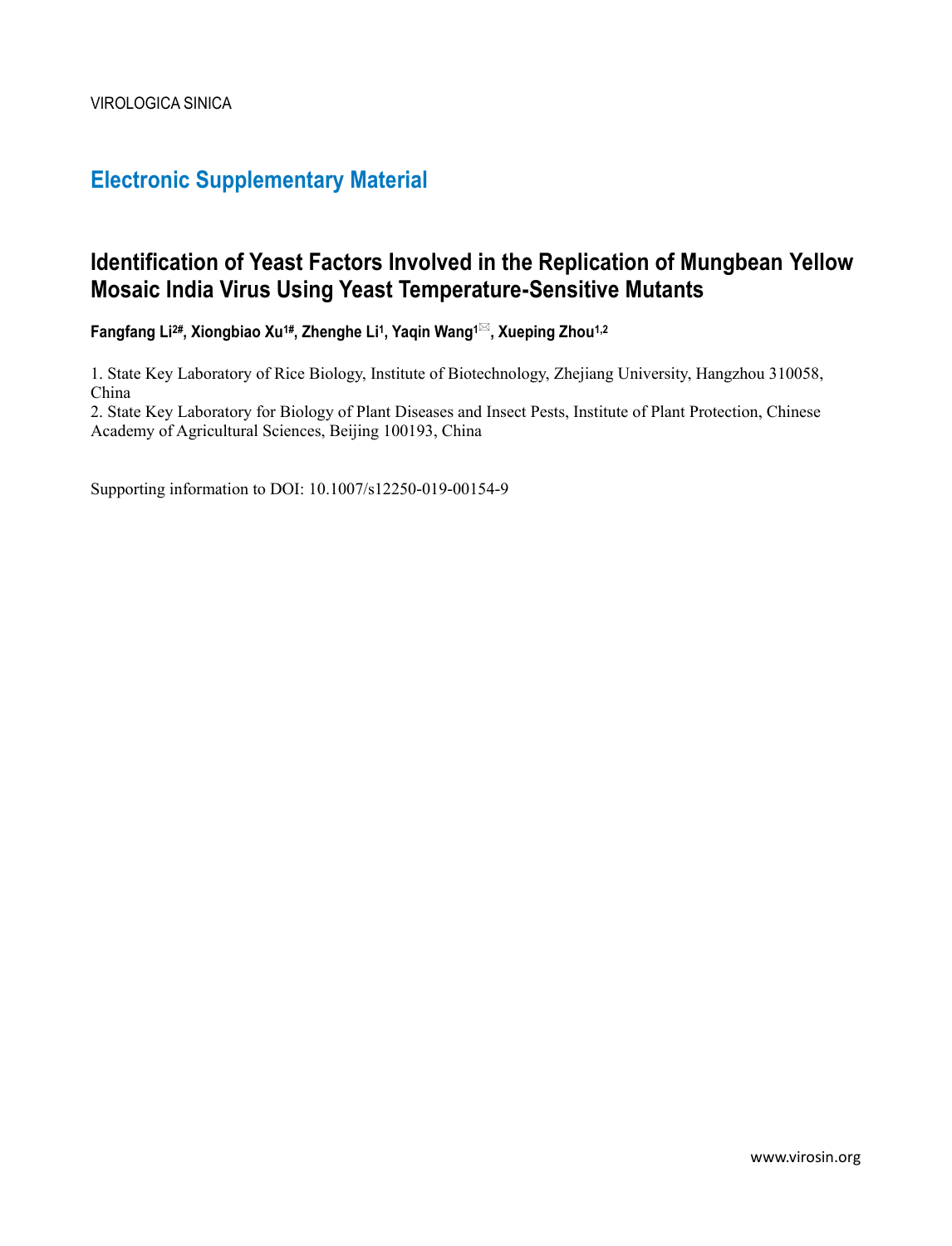

Fig. S1 The replication of Mungbean yellow mosaic India virus (MYMIV) in yeast cells. (A) Representative plates comparing colonies of the transformed reference BY4741 yeast strain (MATa his 3Δ1 leu 2Δ0 met 15Δ0 ura 3Δ0) with plasmid pRS316, dpRS316, or dpRS316-MYMIV-1.65A. Photographs were taken at 5 days post transformation. (B) Relative replication efficiency of the various constructs relative to pRS316, which was given a value of 100%. (C) Cell morphology of various colonies transformed with pRS316, dpRS316-MYMIV-1.65A, respectively. No transformed BY4741 as a control (-). (D) Western blot assay of the expression of replication initiator protein (Rep) in yeast cells, the anti- MYMIV Rep antiserum was used to detect the expression of MYMIV Rep. Coomassie Brilliant Blue (CBB)-stained the total protein extracted from yeast cells was used as a loading control.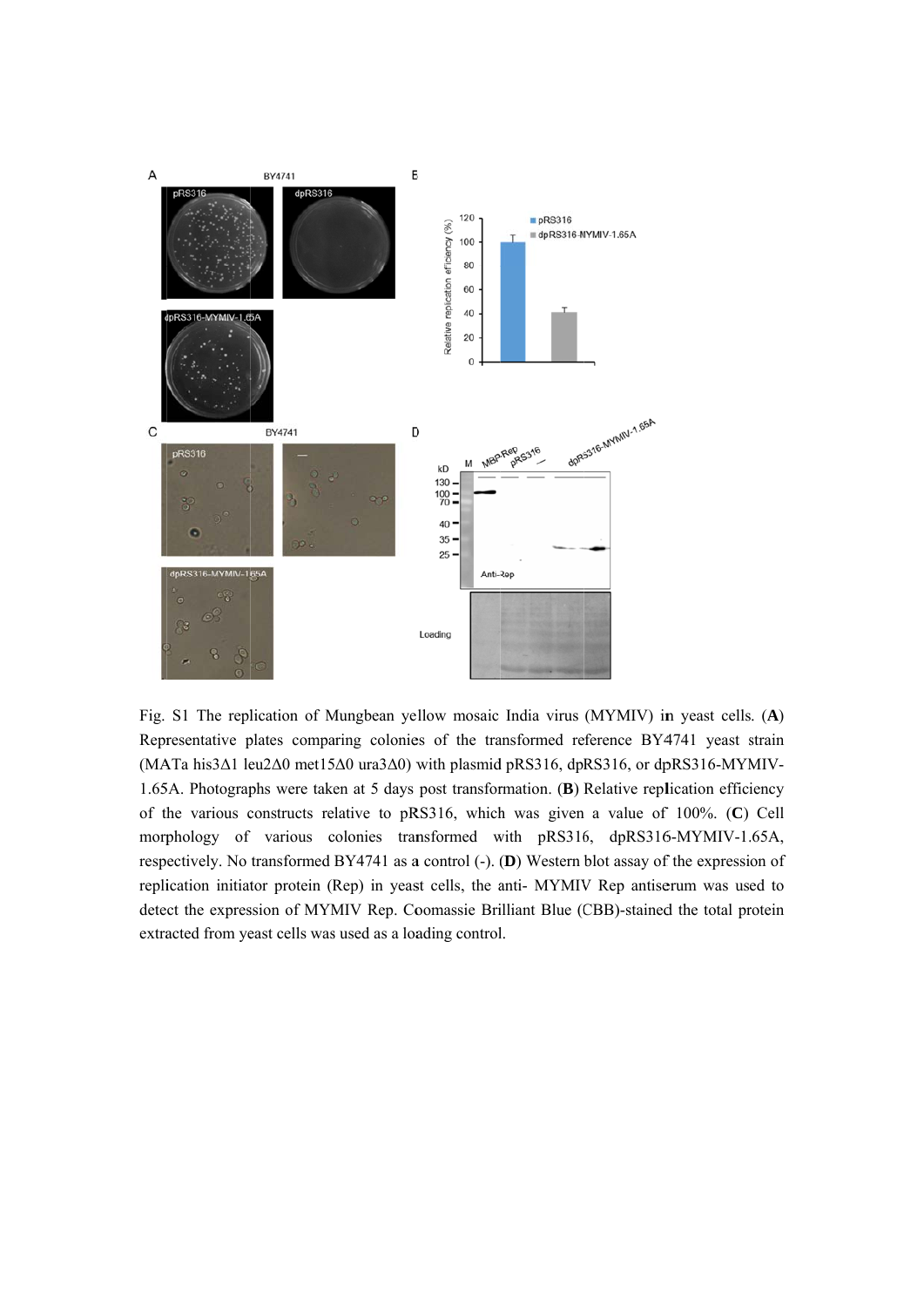

Fig. S2 Classification of essential yeast genes affecting MYMIV replication. The ts mutant library screens resulted in the identification of 131 unique yeast genes that specifically affect MYMIV replication. The identified host genes encoding proteins were grouped into 20 categories based on their known cellular/biochemical functions. The percent values mean the number of each grouped genes encoding proteins compared to the screend 131 unique yeast genes encoding proteins.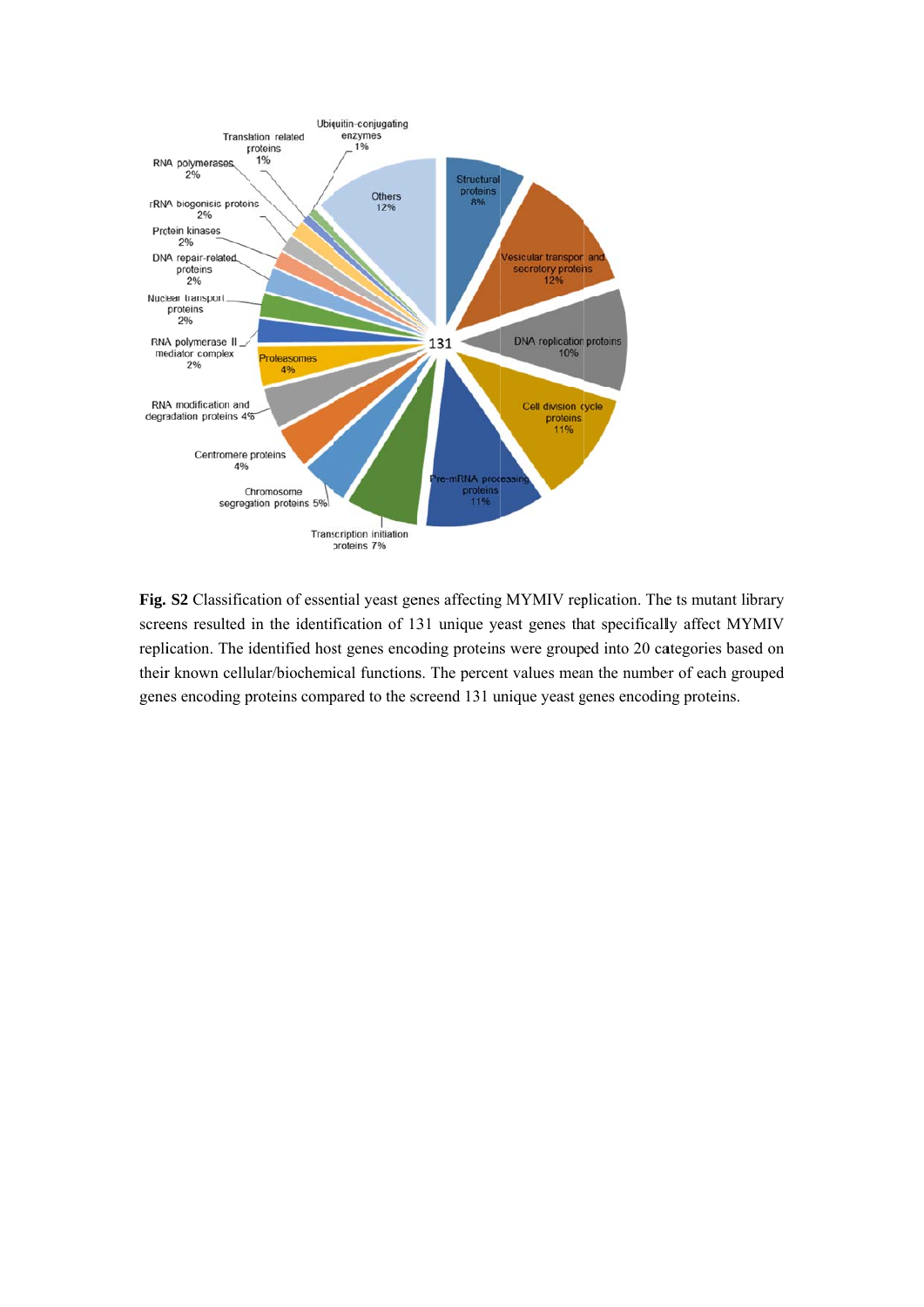#### **Material and Methods**

#### **Generation of Plasmid Constructs**

Wild plasmid pRS316, and recombinant plasmids dpRS316, dpRS316-MYMIV-1.65A were described previously (Li *et al*. 2015). Briefly, the ARS (autonomous replicating sequence) was removed from the shuttle plasmid pRS316 by PCR amplification using the primer pair (dARSH4/NheI/F and dARSH4/*Nhe*I/R), then digested with *Nhe* I, and self-ligated to form the plasmid dpRS316. The recombinant plasmid containing the viral genome of MYMIV, a 1795 bp fragment (0.65A) of MYMIV DNA-A was obtained by digesting the infectious clone plasmid pCambia2300-MYMIV-1.65A with *Hin*d III and *Bam*H I. Then the 0.65A fragment was inserted into dpRS316 to obtain the recombinant plasmid dpRS316-MYMIV-0.65A. A full copy of MYMIV DNA-A was generated by digesting pCambia2300- MYMIV-1.65A with *Bam*H I, and then inserted into dpRS316-MYMIV-0.65A to ultimately obtain the recombinant yeast shuttle plasmid dpRS316-MYMIV-1.65A.

#### **Yeast Temperature-sensitive Mutants**

The temperature-sensitive (ts) mutant library of essential genes in *S. cerevisiae* has been constructed in Boone's lab (Li *et al*. 2011). This ts mutant library currently contains 787 yeast haploid mutants and represents 45% of essential yeast genes (497 out of 1101 essential yeast genes), of which 30% are represented by multiple ts mutants. All of the alleles are integrated into their native genomic locus in the BY4741 (MATa his3Δ1 leu2Δ0 met15Δ0 ura3Δ0) reference strain. The alleles are also linked to a kanMX selectable marker (Li *et al*. 2011).

### **Yeast Transformation and Cultures**

The yeast ts mutants were transformed by lithium acetate/PEG mediated method of transformation as described previously (Nawaz-ul-Rehman *et al*. 2013). The recombinant yeast shuttle plasmids pRS316, dpRS316 and dpRS316-MYMIV-1.65A were transformed into yeast ts mutants and BY4741 reference strain, respectively.

The transformants were plated on synthetic complete media lacking uracil (SC/-Uracil) and cultured at permissive temperature and semi-permissive temperature (usually 4–5 ℃ below the nonpermissive temperature), respectively, according to the ts mutants' nonpermissive temperature. Photographs were taken at 5 days post transformation.

### **Western Blot Analysis**

Yeast cells transformed with pRS316, dpRS316-MYMIV-1.65A, respectively, and no-transformed BY4741 cells were collected by centrifugation. The crude protein was extracted from the collected yeast cells as described previously (Panavas *et al*. 2004). Immunoblotting was performed with anti-MYMIV Rep